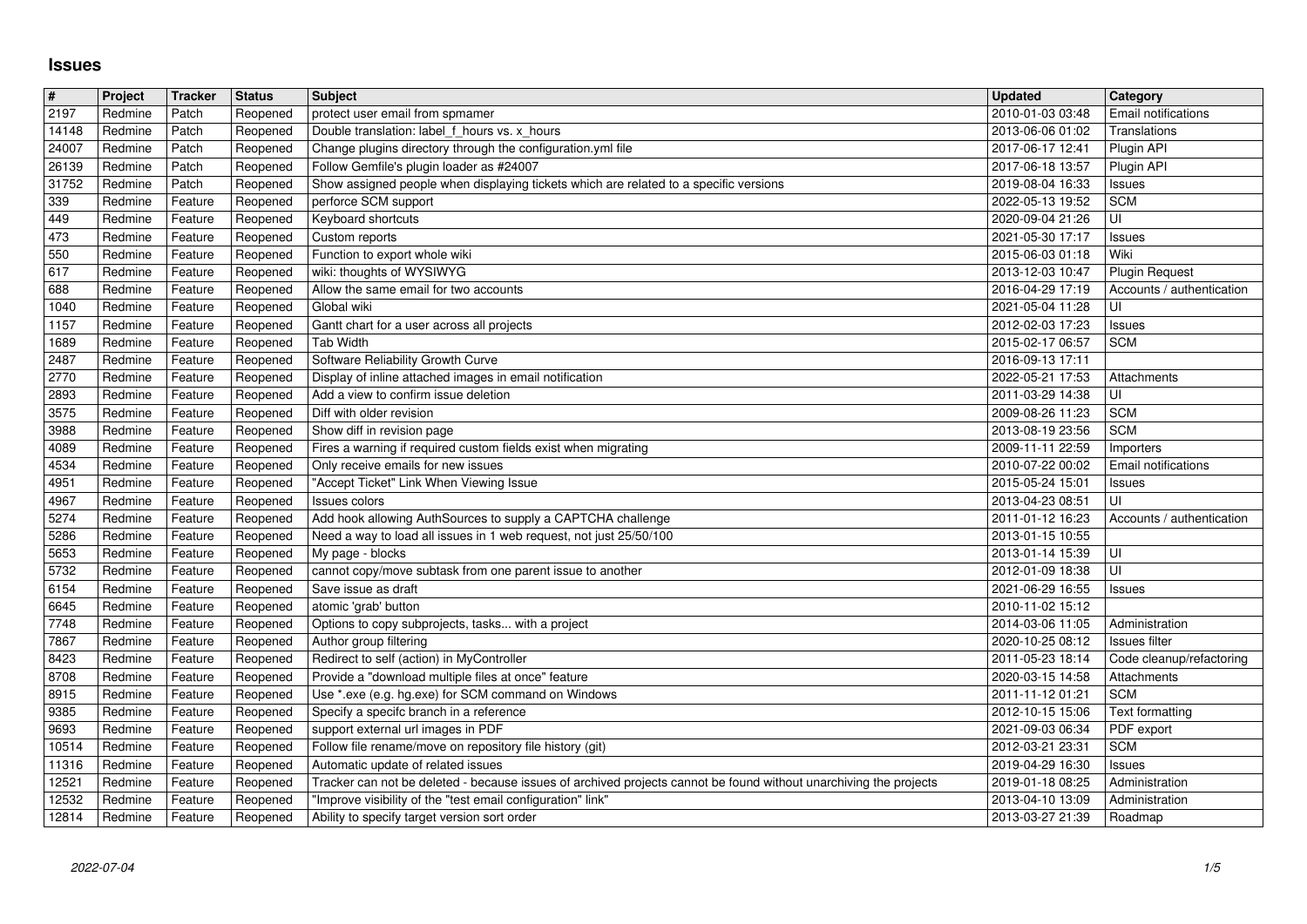| 2018-08-04 09:09<br>12907<br>Redmine<br>Add a button "Assign to me" on issue view.<br>Feature<br>Reopened<br><b>Issues</b><br>Restrict log time for old days<br>2021-02-28 20:40<br>13244<br>Redmine<br>Feature<br>Reopened<br>Time tracking<br>Modify columns of timelog csv export<br>2013-04-23 14:01<br>Time tracking<br>13815<br>Redmine<br>Feature<br>Reopened<br>Reconsider moving from svn to git & GitHub<br>14961<br>2019-01-30 21:22<br>Website (redmine.org)<br>Redmine<br>Feature<br>Reopened<br>15578<br>Bulk update Start/End Date with different dates for each issue<br>Redmine<br>Feature<br>2013-12-13 18:51<br>Reopened<br>Issues planning<br>15760<br>JS response support for #render_error<br>2014-02-23 09:17<br>Redmine<br>Feature<br>Reopened<br>Code cleanup/refactoring<br>Add percentage done of project's version to Version#index API response<br><b>REST API</b><br>17469<br>Redmine<br>Feature<br>Reopened<br>2015-03-26 07:23<br>21697<br>Set secure flag of the session cookie depending on original request<br>Redmine<br>Reopened<br>2017-11-30 16:55<br>Security<br>Feature<br>23131<br>Redmine<br>Feature<br>Plugin load order defined by inter-plugin dependencies<br>2016-10-20 10:26<br>Reopened<br>23579<br>Redmine<br>Feature<br><b>Screenshot Button</b><br>2016-08-15 08:32<br>Reopened<br><b>Plugin Request</b><br>25561<br>Redmine<br>Feature<br>Reopened<br>Issues are not tasks: please split them<br>2017-04-10 13:16<br>Add right-click context menu to the contextual area of an issue<br>UI<br>28829<br>Redmine<br>Feature<br>Reopened<br>2018-09-15 11:47<br>29470<br>Possibility to mark tracker as "Subtask only"<br>Redmine<br>Reopened<br>2022-03-19 09:00<br>Feature<br><b>Issues</b><br>Prevent accidental deletion of contents with sudo mode<br>UI<br>33071<br>Redmine<br>Feature<br>Reopened<br>2021-01-06 04:39<br>35138<br>Allow Version custom fields to be searchable<br>Redmine<br>Feature<br>Reopened<br>2021-05-13 10:45<br>Search engine<br>35991<br>Redmine<br>Reopened<br>Parent ticket history plugin<br>2022-06-27 12:11<br>Feature<br>Issues<br>1513<br>Redmine<br>Defect<br>Reopened<br>Fixing issues in commit messages can break the workflow<br>2011-11-29 01:13<br>Issues<br>1628<br>Redmine<br>Defect<br>redmine sends http on forms on https server<br>2010-12-19 04:58<br>Reopened<br>2414<br>'Add News Button' in 'Add news'<br>Redmine<br>Defect<br>Reopened<br>2021-05-25 11:39<br>News<br>3554<br>The IMAP method for anonymous issue creation doesn't work from revision Revision 2789<br>2011-03-24 09:04<br>Redmine<br>Defect<br>Reopened<br>Email receiving<br>Error 302 (Found): "Filter chain halted" on issue creation<br>2013-10-14 11:54<br>Redmine<br>Defect<br>Reopened<br>Issues<br>5114<br>New issue statuses not showing up in old workflows<br>Redmine<br>Defect<br>Reopened<br>2013-06-17 18:39<br><b>Issues</b><br>5327<br>UI<br>Auth source LDAP parameters being filled incorrectly<br>2011-07-07 13:52<br>Redmine<br>Defect<br>Reopened<br>5932<br>hook for :view_repositories_show_contextual is incomplete<br>Redmine<br>2010-07-25 03:19<br>Plugin API<br>Defect<br>Reopened<br>Turning off textile inline with '==' doesn't work.<br>Redmine<br>Defect<br>Reopened<br>2013-04-09 17:24<br><b>Text formatting</b><br>Subtask - Start is invalid<br>Redmine<br>Defect<br>Reopened<br>2014-06-14 05:53<br>Issues<br>% Done for Parent Tasks [2]<br>6609<br>Redmine<br>Defect<br>Reopened<br>2021-11-18 00:49<br>Issues<br>6868<br>Redmine<br>Defect<br>Reopened<br>migrate_from_trac and trac 0.12<br>2013-10-16 14:00<br>Importers<br>6969<br>Less-than sign in issue description and comments are not escaped<br>Redmine<br>Defect<br>Reopened<br>2020-10-28 02:21<br>Text formatting<br>Access to SVN Repository of subproject is not allowed if repo belongs to parent project<br>2011-01-03 21:15<br>Redmine<br>Defect<br>Reopened<br>Permissions and roles<br>7568<br>Long combination of characters without spaces goes beyond the edge of the window<br>Redmine<br>Defect<br>Reopened<br>2012-06-10 22:42<br>Text formatting<br>7572<br>Redmine<br>Defect<br>Commit driven state setting not changable<br>2011-02-09 14:27<br>SCM<br>Reopened<br>Subversion: 500 Internal Server Error when browsing a repository<br><b>SCM</b><br>7699<br>Redmine<br>Reopened<br>2013-10-22 22:55<br>Defect<br>404 w/ POST /issues.json (Filter chain halted as [:find_project] rendered_or_redirect)<br><b>REST API</b><br>8951<br>Redmine<br>Defect<br>Reopened<br>2017-01-07 08:27<br>Atom feeds for the Project Activity contain incorrect hostname<br>10535<br>Redmine<br>Defect<br>Reopened<br>2020-12-22 12:52<br>Feeds<br>Redmine 2.0 does not support Microsoft Quotes<br>UI<br>11010<br>Redmine<br>Defect<br>2012-05-24 20:05<br>Reopened<br><b>SCM</b><br>11752<br>Redmine<br>Defect<br>Internal error when view the diff when using the redmine with git<br>2012-10-29 10:02<br>Reopened<br>12950<br>Defect<br>2013-04-10 18:06<br>Redmine<br>priority dropdown empty on m.redmine.org<br>Website (redmine.org)<br>Reopened<br>$\sqrt{13118}$<br>Redmine<br>Defect<br>2013-02-14 12:54 Custom fields<br>Reopened<br>a_issue.project.issue_custom_fields don't work always correct<br>2022-06-27 11:34<br>14038<br>Redmine<br>Defect<br>Reopened<br>Ordered/unordered lists inside table cell are mangled<br>Text formatting<br>15041<br>Reopened<br>Issues list bad ordering by Subject<br>2014-05-23 14:47<br>Redmine<br>Defect<br>Issues<br>move issue(s) disappeared / not functional<br>15327<br>Redmine<br>Defect<br>Reopened<br>2013-12-01 05:05<br>Issues permissions<br>Defect<br>redmine.org plugin page only shows latest version compatibility<br>Website (redmine.org)<br>19229<br>Redmine<br>Reopened<br>2015-03-07 20:00<br>2022-07-04<br>2/5 | $\boxed{\texttt{#}}$ | Project | Tracker | <b>Status</b> | <b>Subject</b> | Updated | <b>Category</b> |
|-------------------------------------------------------------------------------------------------------------------------------------------------------------------------------------------------------------------------------------------------------------------------------------------------------------------------------------------------------------------------------------------------------------------------------------------------------------------------------------------------------------------------------------------------------------------------------------------------------------------------------------------------------------------------------------------------------------------------------------------------------------------------------------------------------------------------------------------------------------------------------------------------------------------------------------------------------------------------------------------------------------------------------------------------------------------------------------------------------------------------------------------------------------------------------------------------------------------------------------------------------------------------------------------------------------------------------------------------------------------------------------------------------------------------------------------------------------------------------------------------------------------------------------------------------------------------------------------------------------------------------------------------------------------------------------------------------------------------------------------------------------------------------------------------------------------------------------------------------------------------------------------------------------------------------------------------------------------------------------------------------------------------------------------------------------------------------------------------------------------------------------------------------------------------------------------------------------------------------------------------------------------------------------------------------------------------------------------------------------------------------------------------------------------------------------------------------------------------------------------------------------------------------------------------------------------------------------------------------------------------------------------------------------------------------------------------------------------------------------------------------------------------------------------------------------------------------------------------------------------------------------------------------------------------------------------------------------------------------------------------------------------------------------------------------------------------------------------------------------------------------------------------------------------------------------------------------------------------------------------------------------------------------------------------------------------------------------------------------------------------------------------------------------------------------------------------------------------------------------------------------------------------------------------------------------------------------------------------------------------------------------------------------------------------------------------------------------------------------------------------------------------------------------------------------------------------------------------------------------------------------------------------------------------------------------------------------------------------------------------------------------------------------------------------------------------------------------------------------------------------------------------------------------------------------------------------------------------------------------------------------------------------------------------------------------------------------------------------------------------------------------------------------------------------------------------------------------------------------------------------------------------------------------------------------------------------------------------------------------------------------------------------------------------------------------------------------------------------------------------------------------------------------------------------------------------------------------------------------------------------------------------------------------------------------------------------------------------------------------------------------------------------------------------------------------------------------------------------------------------------------------------------------------------------------------------------------------------------------------------------------------------------------------------------------------------------------------------------------------------------------------------------------------------------------------------------------------------------------------------------------------------------------------------------------------------------------------------------------------------------------------------------------------------------------------------------------------------------------------------------------------------------------------------------------------------------------------------------------------------------------|----------------------|---------|---------|---------------|----------------|---------|-----------------|
|                                                                                                                                                                                                                                                                                                                                                                                                                                                                                                                                                                                                                                                                                                                                                                                                                                                                                                                                                                                                                                                                                                                                                                                                                                                                                                                                                                                                                                                                                                                                                                                                                                                                                                                                                                                                                                                                                                                                                                                                                                                                                                                                                                                                                                                                                                                                                                                                                                                                                                                                                                                                                                                                                                                                                                                                                                                                                                                                                                                                                                                                                                                                                                                                                                                                                                                                                                                                                                                                                                                                                                                                                                                                                                                                                                                                                                                                                                                                                                                                                                                                                                                                                                                                                                                                                                                                                                                                                                                                                                                                                                                                                                                                                                                                                                                                                                                                                                                                                                                                                                                                                                                                                                                                                                                                                                                                                                                                                                                                                                                                                                                                                                                                                                                                                                                                                                                                               |                      |         |         |               |                |         |                 |
|                                                                                                                                                                                                                                                                                                                                                                                                                                                                                                                                                                                                                                                                                                                                                                                                                                                                                                                                                                                                                                                                                                                                                                                                                                                                                                                                                                                                                                                                                                                                                                                                                                                                                                                                                                                                                                                                                                                                                                                                                                                                                                                                                                                                                                                                                                                                                                                                                                                                                                                                                                                                                                                                                                                                                                                                                                                                                                                                                                                                                                                                                                                                                                                                                                                                                                                                                                                                                                                                                                                                                                                                                                                                                                                                                                                                                                                                                                                                                                                                                                                                                                                                                                                                                                                                                                                                                                                                                                                                                                                                                                                                                                                                                                                                                                                                                                                                                                                                                                                                                                                                                                                                                                                                                                                                                                                                                                                                                                                                                                                                                                                                                                                                                                                                                                                                                                                                               |                      |         |         |               |                |         |                 |
|                                                                                                                                                                                                                                                                                                                                                                                                                                                                                                                                                                                                                                                                                                                                                                                                                                                                                                                                                                                                                                                                                                                                                                                                                                                                                                                                                                                                                                                                                                                                                                                                                                                                                                                                                                                                                                                                                                                                                                                                                                                                                                                                                                                                                                                                                                                                                                                                                                                                                                                                                                                                                                                                                                                                                                                                                                                                                                                                                                                                                                                                                                                                                                                                                                                                                                                                                                                                                                                                                                                                                                                                                                                                                                                                                                                                                                                                                                                                                                                                                                                                                                                                                                                                                                                                                                                                                                                                                                                                                                                                                                                                                                                                                                                                                                                                                                                                                                                                                                                                                                                                                                                                                                                                                                                                                                                                                                                                                                                                                                                                                                                                                                                                                                                                                                                                                                                                               |                      |         |         |               |                |         |                 |
|                                                                                                                                                                                                                                                                                                                                                                                                                                                                                                                                                                                                                                                                                                                                                                                                                                                                                                                                                                                                                                                                                                                                                                                                                                                                                                                                                                                                                                                                                                                                                                                                                                                                                                                                                                                                                                                                                                                                                                                                                                                                                                                                                                                                                                                                                                                                                                                                                                                                                                                                                                                                                                                                                                                                                                                                                                                                                                                                                                                                                                                                                                                                                                                                                                                                                                                                                                                                                                                                                                                                                                                                                                                                                                                                                                                                                                                                                                                                                                                                                                                                                                                                                                                                                                                                                                                                                                                                                                                                                                                                                                                                                                                                                                                                                                                                                                                                                                                                                                                                                                                                                                                                                                                                                                                                                                                                                                                                                                                                                                                                                                                                                                                                                                                                                                                                                                                                               |                      |         |         |               |                |         |                 |
|                                                                                                                                                                                                                                                                                                                                                                                                                                                                                                                                                                                                                                                                                                                                                                                                                                                                                                                                                                                                                                                                                                                                                                                                                                                                                                                                                                                                                                                                                                                                                                                                                                                                                                                                                                                                                                                                                                                                                                                                                                                                                                                                                                                                                                                                                                                                                                                                                                                                                                                                                                                                                                                                                                                                                                                                                                                                                                                                                                                                                                                                                                                                                                                                                                                                                                                                                                                                                                                                                                                                                                                                                                                                                                                                                                                                                                                                                                                                                                                                                                                                                                                                                                                                                                                                                                                                                                                                                                                                                                                                                                                                                                                                                                                                                                                                                                                                                                                                                                                                                                                                                                                                                                                                                                                                                                                                                                                                                                                                                                                                                                                                                                                                                                                                                                                                                                                                               |                      |         |         |               |                |         |                 |
|                                                                                                                                                                                                                                                                                                                                                                                                                                                                                                                                                                                                                                                                                                                                                                                                                                                                                                                                                                                                                                                                                                                                                                                                                                                                                                                                                                                                                                                                                                                                                                                                                                                                                                                                                                                                                                                                                                                                                                                                                                                                                                                                                                                                                                                                                                                                                                                                                                                                                                                                                                                                                                                                                                                                                                                                                                                                                                                                                                                                                                                                                                                                                                                                                                                                                                                                                                                                                                                                                                                                                                                                                                                                                                                                                                                                                                                                                                                                                                                                                                                                                                                                                                                                                                                                                                                                                                                                                                                                                                                                                                                                                                                                                                                                                                                                                                                                                                                                                                                                                                                                                                                                                                                                                                                                                                                                                                                                                                                                                                                                                                                                                                                                                                                                                                                                                                                                               |                      |         |         |               |                |         |                 |
|                                                                                                                                                                                                                                                                                                                                                                                                                                                                                                                                                                                                                                                                                                                                                                                                                                                                                                                                                                                                                                                                                                                                                                                                                                                                                                                                                                                                                                                                                                                                                                                                                                                                                                                                                                                                                                                                                                                                                                                                                                                                                                                                                                                                                                                                                                                                                                                                                                                                                                                                                                                                                                                                                                                                                                                                                                                                                                                                                                                                                                                                                                                                                                                                                                                                                                                                                                                                                                                                                                                                                                                                                                                                                                                                                                                                                                                                                                                                                                                                                                                                                                                                                                                                                                                                                                                                                                                                                                                                                                                                                                                                                                                                                                                                                                                                                                                                                                                                                                                                                                                                                                                                                                                                                                                                                                                                                                                                                                                                                                                                                                                                                                                                                                                                                                                                                                                                               |                      |         |         |               |                |         |                 |
|                                                                                                                                                                                                                                                                                                                                                                                                                                                                                                                                                                                                                                                                                                                                                                                                                                                                                                                                                                                                                                                                                                                                                                                                                                                                                                                                                                                                                                                                                                                                                                                                                                                                                                                                                                                                                                                                                                                                                                                                                                                                                                                                                                                                                                                                                                                                                                                                                                                                                                                                                                                                                                                                                                                                                                                                                                                                                                                                                                                                                                                                                                                                                                                                                                                                                                                                                                                                                                                                                                                                                                                                                                                                                                                                                                                                                                                                                                                                                                                                                                                                                                                                                                                                                                                                                                                                                                                                                                                                                                                                                                                                                                                                                                                                                                                                                                                                                                                                                                                                                                                                                                                                                                                                                                                                                                                                                                                                                                                                                                                                                                                                                                                                                                                                                                                                                                                                               |                      |         |         |               |                |         |                 |
|                                                                                                                                                                                                                                                                                                                                                                                                                                                                                                                                                                                                                                                                                                                                                                                                                                                                                                                                                                                                                                                                                                                                                                                                                                                                                                                                                                                                                                                                                                                                                                                                                                                                                                                                                                                                                                                                                                                                                                                                                                                                                                                                                                                                                                                                                                                                                                                                                                                                                                                                                                                                                                                                                                                                                                                                                                                                                                                                                                                                                                                                                                                                                                                                                                                                                                                                                                                                                                                                                                                                                                                                                                                                                                                                                                                                                                                                                                                                                                                                                                                                                                                                                                                                                                                                                                                                                                                                                                                                                                                                                                                                                                                                                                                                                                                                                                                                                                                                                                                                                                                                                                                                                                                                                                                                                                                                                                                                                                                                                                                                                                                                                                                                                                                                                                                                                                                                               |                      |         |         |               |                |         |                 |
|                                                                                                                                                                                                                                                                                                                                                                                                                                                                                                                                                                                                                                                                                                                                                                                                                                                                                                                                                                                                                                                                                                                                                                                                                                                                                                                                                                                                                                                                                                                                                                                                                                                                                                                                                                                                                                                                                                                                                                                                                                                                                                                                                                                                                                                                                                                                                                                                                                                                                                                                                                                                                                                                                                                                                                                                                                                                                                                                                                                                                                                                                                                                                                                                                                                                                                                                                                                                                                                                                                                                                                                                                                                                                                                                                                                                                                                                                                                                                                                                                                                                                                                                                                                                                                                                                                                                                                                                                                                                                                                                                                                                                                                                                                                                                                                                                                                                                                                                                                                                                                                                                                                                                                                                                                                                                                                                                                                                                                                                                                                                                                                                                                                                                                                                                                                                                                                                               |                      |         |         |               |                |         |                 |
|                                                                                                                                                                                                                                                                                                                                                                                                                                                                                                                                                                                                                                                                                                                                                                                                                                                                                                                                                                                                                                                                                                                                                                                                                                                                                                                                                                                                                                                                                                                                                                                                                                                                                                                                                                                                                                                                                                                                                                                                                                                                                                                                                                                                                                                                                                                                                                                                                                                                                                                                                                                                                                                                                                                                                                                                                                                                                                                                                                                                                                                                                                                                                                                                                                                                                                                                                                                                                                                                                                                                                                                                                                                                                                                                                                                                                                                                                                                                                                                                                                                                                                                                                                                                                                                                                                                                                                                                                                                                                                                                                                                                                                                                                                                                                                                                                                                                                                                                                                                                                                                                                                                                                                                                                                                                                                                                                                                                                                                                                                                                                                                                                                                                                                                                                                                                                                                                               |                      |         |         |               |                |         |                 |
|                                                                                                                                                                                                                                                                                                                                                                                                                                                                                                                                                                                                                                                                                                                                                                                                                                                                                                                                                                                                                                                                                                                                                                                                                                                                                                                                                                                                                                                                                                                                                                                                                                                                                                                                                                                                                                                                                                                                                                                                                                                                                                                                                                                                                                                                                                                                                                                                                                                                                                                                                                                                                                                                                                                                                                                                                                                                                                                                                                                                                                                                                                                                                                                                                                                                                                                                                                                                                                                                                                                                                                                                                                                                                                                                                                                                                                                                                                                                                                                                                                                                                                                                                                                                                                                                                                                                                                                                                                                                                                                                                                                                                                                                                                                                                                                                                                                                                                                                                                                                                                                                                                                                                                                                                                                                                                                                                                                                                                                                                                                                                                                                                                                                                                                                                                                                                                                                               |                      |         |         |               |                |         |                 |
|                                                                                                                                                                                                                                                                                                                                                                                                                                                                                                                                                                                                                                                                                                                                                                                                                                                                                                                                                                                                                                                                                                                                                                                                                                                                                                                                                                                                                                                                                                                                                                                                                                                                                                                                                                                                                                                                                                                                                                                                                                                                                                                                                                                                                                                                                                                                                                                                                                                                                                                                                                                                                                                                                                                                                                                                                                                                                                                                                                                                                                                                                                                                                                                                                                                                                                                                                                                                                                                                                                                                                                                                                                                                                                                                                                                                                                                                                                                                                                                                                                                                                                                                                                                                                                                                                                                                                                                                                                                                                                                                                                                                                                                                                                                                                                                                                                                                                                                                                                                                                                                                                                                                                                                                                                                                                                                                                                                                                                                                                                                                                                                                                                                                                                                                                                                                                                                                               |                      |         |         |               |                |         |                 |
|                                                                                                                                                                                                                                                                                                                                                                                                                                                                                                                                                                                                                                                                                                                                                                                                                                                                                                                                                                                                                                                                                                                                                                                                                                                                                                                                                                                                                                                                                                                                                                                                                                                                                                                                                                                                                                                                                                                                                                                                                                                                                                                                                                                                                                                                                                                                                                                                                                                                                                                                                                                                                                                                                                                                                                                                                                                                                                                                                                                                                                                                                                                                                                                                                                                                                                                                                                                                                                                                                                                                                                                                                                                                                                                                                                                                                                                                                                                                                                                                                                                                                                                                                                                                                                                                                                                                                                                                                                                                                                                                                                                                                                                                                                                                                                                                                                                                                                                                                                                                                                                                                                                                                                                                                                                                                                                                                                                                                                                                                                                                                                                                                                                                                                                                                                                                                                                                               |                      |         |         |               |                |         |                 |
|                                                                                                                                                                                                                                                                                                                                                                                                                                                                                                                                                                                                                                                                                                                                                                                                                                                                                                                                                                                                                                                                                                                                                                                                                                                                                                                                                                                                                                                                                                                                                                                                                                                                                                                                                                                                                                                                                                                                                                                                                                                                                                                                                                                                                                                                                                                                                                                                                                                                                                                                                                                                                                                                                                                                                                                                                                                                                                                                                                                                                                                                                                                                                                                                                                                                                                                                                                                                                                                                                                                                                                                                                                                                                                                                                                                                                                                                                                                                                                                                                                                                                                                                                                                                                                                                                                                                                                                                                                                                                                                                                                                                                                                                                                                                                                                                                                                                                                                                                                                                                                                                                                                                                                                                                                                                                                                                                                                                                                                                                                                                                                                                                                                                                                                                                                                                                                                                               |                      |         |         |               |                |         |                 |
|                                                                                                                                                                                                                                                                                                                                                                                                                                                                                                                                                                                                                                                                                                                                                                                                                                                                                                                                                                                                                                                                                                                                                                                                                                                                                                                                                                                                                                                                                                                                                                                                                                                                                                                                                                                                                                                                                                                                                                                                                                                                                                                                                                                                                                                                                                                                                                                                                                                                                                                                                                                                                                                                                                                                                                                                                                                                                                                                                                                                                                                                                                                                                                                                                                                                                                                                                                                                                                                                                                                                                                                                                                                                                                                                                                                                                                                                                                                                                                                                                                                                                                                                                                                                                                                                                                                                                                                                                                                                                                                                                                                                                                                                                                                                                                                                                                                                                                                                                                                                                                                                                                                                                                                                                                                                                                                                                                                                                                                                                                                                                                                                                                                                                                                                                                                                                                                                               |                      |         |         |               |                |         |                 |
|                                                                                                                                                                                                                                                                                                                                                                                                                                                                                                                                                                                                                                                                                                                                                                                                                                                                                                                                                                                                                                                                                                                                                                                                                                                                                                                                                                                                                                                                                                                                                                                                                                                                                                                                                                                                                                                                                                                                                                                                                                                                                                                                                                                                                                                                                                                                                                                                                                                                                                                                                                                                                                                                                                                                                                                                                                                                                                                                                                                                                                                                                                                                                                                                                                                                                                                                                                                                                                                                                                                                                                                                                                                                                                                                                                                                                                                                                                                                                                                                                                                                                                                                                                                                                                                                                                                                                                                                                                                                                                                                                                                                                                                                                                                                                                                                                                                                                                                                                                                                                                                                                                                                                                                                                                                                                                                                                                                                                                                                                                                                                                                                                                                                                                                                                                                                                                                                               | 3793                 |         |         |               |                |         |                 |
|                                                                                                                                                                                                                                                                                                                                                                                                                                                                                                                                                                                                                                                                                                                                                                                                                                                                                                                                                                                                                                                                                                                                                                                                                                                                                                                                                                                                                                                                                                                                                                                                                                                                                                                                                                                                                                                                                                                                                                                                                                                                                                                                                                                                                                                                                                                                                                                                                                                                                                                                                                                                                                                                                                                                                                                                                                                                                                                                                                                                                                                                                                                                                                                                                                                                                                                                                                                                                                                                                                                                                                                                                                                                                                                                                                                                                                                                                                                                                                                                                                                                                                                                                                                                                                                                                                                                                                                                                                                                                                                                                                                                                                                                                                                                                                                                                                                                                                                                                                                                                                                                                                                                                                                                                                                                                                                                                                                                                                                                                                                                                                                                                                                                                                                                                                                                                                                                               |                      |         |         |               |                |         |                 |
|                                                                                                                                                                                                                                                                                                                                                                                                                                                                                                                                                                                                                                                                                                                                                                                                                                                                                                                                                                                                                                                                                                                                                                                                                                                                                                                                                                                                                                                                                                                                                                                                                                                                                                                                                                                                                                                                                                                                                                                                                                                                                                                                                                                                                                                                                                                                                                                                                                                                                                                                                                                                                                                                                                                                                                                                                                                                                                                                                                                                                                                                                                                                                                                                                                                                                                                                                                                                                                                                                                                                                                                                                                                                                                                                                                                                                                                                                                                                                                                                                                                                                                                                                                                                                                                                                                                                                                                                                                                                                                                                                                                                                                                                                                                                                                                                                                                                                                                                                                                                                                                                                                                                                                                                                                                                                                                                                                                                                                                                                                                                                                                                                                                                                                                                                                                                                                                                               |                      |         |         |               |                |         |                 |
|                                                                                                                                                                                                                                                                                                                                                                                                                                                                                                                                                                                                                                                                                                                                                                                                                                                                                                                                                                                                                                                                                                                                                                                                                                                                                                                                                                                                                                                                                                                                                                                                                                                                                                                                                                                                                                                                                                                                                                                                                                                                                                                                                                                                                                                                                                                                                                                                                                                                                                                                                                                                                                                                                                                                                                                                                                                                                                                                                                                                                                                                                                                                                                                                                                                                                                                                                                                                                                                                                                                                                                                                                                                                                                                                                                                                                                                                                                                                                                                                                                                                                                                                                                                                                                                                                                                                                                                                                                                                                                                                                                                                                                                                                                                                                                                                                                                                                                                                                                                                                                                                                                                                                                                                                                                                                                                                                                                                                                                                                                                                                                                                                                                                                                                                                                                                                                                                               | 6376                 |         |         |               |                |         |                 |
|                                                                                                                                                                                                                                                                                                                                                                                                                                                                                                                                                                                                                                                                                                                                                                                                                                                                                                                                                                                                                                                                                                                                                                                                                                                                                                                                                                                                                                                                                                                                                                                                                                                                                                                                                                                                                                                                                                                                                                                                                                                                                                                                                                                                                                                                                                                                                                                                                                                                                                                                                                                                                                                                                                                                                                                                                                                                                                                                                                                                                                                                                                                                                                                                                                                                                                                                                                                                                                                                                                                                                                                                                                                                                                                                                                                                                                                                                                                                                                                                                                                                                                                                                                                                                                                                                                                                                                                                                                                                                                                                                                                                                                                                                                                                                                                                                                                                                                                                                                                                                                                                                                                                                                                                                                                                                                                                                                                                                                                                                                                                                                                                                                                                                                                                                                                                                                                                               | 6378                 |         |         |               |                |         |                 |
|                                                                                                                                                                                                                                                                                                                                                                                                                                                                                                                                                                                                                                                                                                                                                                                                                                                                                                                                                                                                                                                                                                                                                                                                                                                                                                                                                                                                                                                                                                                                                                                                                                                                                                                                                                                                                                                                                                                                                                                                                                                                                                                                                                                                                                                                                                                                                                                                                                                                                                                                                                                                                                                                                                                                                                                                                                                                                                                                                                                                                                                                                                                                                                                                                                                                                                                                                                                                                                                                                                                                                                                                                                                                                                                                                                                                                                                                                                                                                                                                                                                                                                                                                                                                                                                                                                                                                                                                                                                                                                                                                                                                                                                                                                                                                                                                                                                                                                                                                                                                                                                                                                                                                                                                                                                                                                                                                                                                                                                                                                                                                                                                                                                                                                                                                                                                                                                                               |                      |         |         |               |                |         |                 |
|                                                                                                                                                                                                                                                                                                                                                                                                                                                                                                                                                                                                                                                                                                                                                                                                                                                                                                                                                                                                                                                                                                                                                                                                                                                                                                                                                                                                                                                                                                                                                                                                                                                                                                                                                                                                                                                                                                                                                                                                                                                                                                                                                                                                                                                                                                                                                                                                                                                                                                                                                                                                                                                                                                                                                                                                                                                                                                                                                                                                                                                                                                                                                                                                                                                                                                                                                                                                                                                                                                                                                                                                                                                                                                                                                                                                                                                                                                                                                                                                                                                                                                                                                                                                                                                                                                                                                                                                                                                                                                                                                                                                                                                                                                                                                                                                                                                                                                                                                                                                                                                                                                                                                                                                                                                                                                                                                                                                                                                                                                                                                                                                                                                                                                                                                                                                                                                                               |                      |         |         |               |                |         |                 |
|                                                                                                                                                                                                                                                                                                                                                                                                                                                                                                                                                                                                                                                                                                                                                                                                                                                                                                                                                                                                                                                                                                                                                                                                                                                                                                                                                                                                                                                                                                                                                                                                                                                                                                                                                                                                                                                                                                                                                                                                                                                                                                                                                                                                                                                                                                                                                                                                                                                                                                                                                                                                                                                                                                                                                                                                                                                                                                                                                                                                                                                                                                                                                                                                                                                                                                                                                                                                                                                                                                                                                                                                                                                                                                                                                                                                                                                                                                                                                                                                                                                                                                                                                                                                                                                                                                                                                                                                                                                                                                                                                                                                                                                                                                                                                                                                                                                                                                                                                                                                                                                                                                                                                                                                                                                                                                                                                                                                                                                                                                                                                                                                                                                                                                                                                                                                                                                                               | 7217                 |         |         |               |                |         |                 |
|                                                                                                                                                                                                                                                                                                                                                                                                                                                                                                                                                                                                                                                                                                                                                                                                                                                                                                                                                                                                                                                                                                                                                                                                                                                                                                                                                                                                                                                                                                                                                                                                                                                                                                                                                                                                                                                                                                                                                                                                                                                                                                                                                                                                                                                                                                                                                                                                                                                                                                                                                                                                                                                                                                                                                                                                                                                                                                                                                                                                                                                                                                                                                                                                                                                                                                                                                                                                                                                                                                                                                                                                                                                                                                                                                                                                                                                                                                                                                                                                                                                                                                                                                                                                                                                                                                                                                                                                                                                                                                                                                                                                                                                                                                                                                                                                                                                                                                                                                                                                                                                                                                                                                                                                                                                                                                                                                                                                                                                                                                                                                                                                                                                                                                                                                                                                                                                                               |                      |         |         |               |                |         |                 |
|                                                                                                                                                                                                                                                                                                                                                                                                                                                                                                                                                                                                                                                                                                                                                                                                                                                                                                                                                                                                                                                                                                                                                                                                                                                                                                                                                                                                                                                                                                                                                                                                                                                                                                                                                                                                                                                                                                                                                                                                                                                                                                                                                                                                                                                                                                                                                                                                                                                                                                                                                                                                                                                                                                                                                                                                                                                                                                                                                                                                                                                                                                                                                                                                                                                                                                                                                                                                                                                                                                                                                                                                                                                                                                                                                                                                                                                                                                                                                                                                                                                                                                                                                                                                                                                                                                                                                                                                                                                                                                                                                                                                                                                                                                                                                                                                                                                                                                                                                                                                                                                                                                                                                                                                                                                                                                                                                                                                                                                                                                                                                                                                                                                                                                                                                                                                                                                                               |                      |         |         |               |                |         |                 |
|                                                                                                                                                                                                                                                                                                                                                                                                                                                                                                                                                                                                                                                                                                                                                                                                                                                                                                                                                                                                                                                                                                                                                                                                                                                                                                                                                                                                                                                                                                                                                                                                                                                                                                                                                                                                                                                                                                                                                                                                                                                                                                                                                                                                                                                                                                                                                                                                                                                                                                                                                                                                                                                                                                                                                                                                                                                                                                                                                                                                                                                                                                                                                                                                                                                                                                                                                                                                                                                                                                                                                                                                                                                                                                                                                                                                                                                                                                                                                                                                                                                                                                                                                                                                                                                                                                                                                                                                                                                                                                                                                                                                                                                                                                                                                                                                                                                                                                                                                                                                                                                                                                                                                                                                                                                                                                                                                                                                                                                                                                                                                                                                                                                                                                                                                                                                                                                                               |                      |         |         |               |                |         |                 |
|                                                                                                                                                                                                                                                                                                                                                                                                                                                                                                                                                                                                                                                                                                                                                                                                                                                                                                                                                                                                                                                                                                                                                                                                                                                                                                                                                                                                                                                                                                                                                                                                                                                                                                                                                                                                                                                                                                                                                                                                                                                                                                                                                                                                                                                                                                                                                                                                                                                                                                                                                                                                                                                                                                                                                                                                                                                                                                                                                                                                                                                                                                                                                                                                                                                                                                                                                                                                                                                                                                                                                                                                                                                                                                                                                                                                                                                                                                                                                                                                                                                                                                                                                                                                                                                                                                                                                                                                                                                                                                                                                                                                                                                                                                                                                                                                                                                                                                                                                                                                                                                                                                                                                                                                                                                                                                                                                                                                                                                                                                                                                                                                                                                                                                                                                                                                                                                                               |                      |         |         |               |                |         |                 |
|                                                                                                                                                                                                                                                                                                                                                                                                                                                                                                                                                                                                                                                                                                                                                                                                                                                                                                                                                                                                                                                                                                                                                                                                                                                                                                                                                                                                                                                                                                                                                                                                                                                                                                                                                                                                                                                                                                                                                                                                                                                                                                                                                                                                                                                                                                                                                                                                                                                                                                                                                                                                                                                                                                                                                                                                                                                                                                                                                                                                                                                                                                                                                                                                                                                                                                                                                                                                                                                                                                                                                                                                                                                                                                                                                                                                                                                                                                                                                                                                                                                                                                                                                                                                                                                                                                                                                                                                                                                                                                                                                                                                                                                                                                                                                                                                                                                                                                                                                                                                                                                                                                                                                                                                                                                                                                                                                                                                                                                                                                                                                                                                                                                                                                                                                                                                                                                                               |                      |         |         |               |                |         |                 |
|                                                                                                                                                                                                                                                                                                                                                                                                                                                                                                                                                                                                                                                                                                                                                                                                                                                                                                                                                                                                                                                                                                                                                                                                                                                                                                                                                                                                                                                                                                                                                                                                                                                                                                                                                                                                                                                                                                                                                                                                                                                                                                                                                                                                                                                                                                                                                                                                                                                                                                                                                                                                                                                                                                                                                                                                                                                                                                                                                                                                                                                                                                                                                                                                                                                                                                                                                                                                                                                                                                                                                                                                                                                                                                                                                                                                                                                                                                                                                                                                                                                                                                                                                                                                                                                                                                                                                                                                                                                                                                                                                                                                                                                                                                                                                                                                                                                                                                                                                                                                                                                                                                                                                                                                                                                                                                                                                                                                                                                                                                                                                                                                                                                                                                                                                                                                                                                                               |                      |         |         |               |                |         |                 |
|                                                                                                                                                                                                                                                                                                                                                                                                                                                                                                                                                                                                                                                                                                                                                                                                                                                                                                                                                                                                                                                                                                                                                                                                                                                                                                                                                                                                                                                                                                                                                                                                                                                                                                                                                                                                                                                                                                                                                                                                                                                                                                                                                                                                                                                                                                                                                                                                                                                                                                                                                                                                                                                                                                                                                                                                                                                                                                                                                                                                                                                                                                                                                                                                                                                                                                                                                                                                                                                                                                                                                                                                                                                                                                                                                                                                                                                                                                                                                                                                                                                                                                                                                                                                                                                                                                                                                                                                                                                                                                                                                                                                                                                                                                                                                                                                                                                                                                                                                                                                                                                                                                                                                                                                                                                                                                                                                                                                                                                                                                                                                                                                                                                                                                                                                                                                                                                                               |                      |         |         |               |                |         |                 |
|                                                                                                                                                                                                                                                                                                                                                                                                                                                                                                                                                                                                                                                                                                                                                                                                                                                                                                                                                                                                                                                                                                                                                                                                                                                                                                                                                                                                                                                                                                                                                                                                                                                                                                                                                                                                                                                                                                                                                                                                                                                                                                                                                                                                                                                                                                                                                                                                                                                                                                                                                                                                                                                                                                                                                                                                                                                                                                                                                                                                                                                                                                                                                                                                                                                                                                                                                                                                                                                                                                                                                                                                                                                                                                                                                                                                                                                                                                                                                                                                                                                                                                                                                                                                                                                                                                                                                                                                                                                                                                                                                                                                                                                                                                                                                                                                                                                                                                                                                                                                                                                                                                                                                                                                                                                                                                                                                                                                                                                                                                                                                                                                                                                                                                                                                                                                                                                                               |                      |         |         |               |                |         |                 |
|                                                                                                                                                                                                                                                                                                                                                                                                                                                                                                                                                                                                                                                                                                                                                                                                                                                                                                                                                                                                                                                                                                                                                                                                                                                                                                                                                                                                                                                                                                                                                                                                                                                                                                                                                                                                                                                                                                                                                                                                                                                                                                                                                                                                                                                                                                                                                                                                                                                                                                                                                                                                                                                                                                                                                                                                                                                                                                                                                                                                                                                                                                                                                                                                                                                                                                                                                                                                                                                                                                                                                                                                                                                                                                                                                                                                                                                                                                                                                                                                                                                                                                                                                                                                                                                                                                                                                                                                                                                                                                                                                                                                                                                                                                                                                                                                                                                                                                                                                                                                                                                                                                                                                                                                                                                                                                                                                                                                                                                                                                                                                                                                                                                                                                                                                                                                                                                                               |                      |         |         |               |                |         |                 |
|                                                                                                                                                                                                                                                                                                                                                                                                                                                                                                                                                                                                                                                                                                                                                                                                                                                                                                                                                                                                                                                                                                                                                                                                                                                                                                                                                                                                                                                                                                                                                                                                                                                                                                                                                                                                                                                                                                                                                                                                                                                                                                                                                                                                                                                                                                                                                                                                                                                                                                                                                                                                                                                                                                                                                                                                                                                                                                                                                                                                                                                                                                                                                                                                                                                                                                                                                                                                                                                                                                                                                                                                                                                                                                                                                                                                                                                                                                                                                                                                                                                                                                                                                                                                                                                                                                                                                                                                                                                                                                                                                                                                                                                                                                                                                                                                                                                                                                                                                                                                                                                                                                                                                                                                                                                                                                                                                                                                                                                                                                                                                                                                                                                                                                                                                                                                                                                                               |                      |         |         |               |                |         |                 |
|                                                                                                                                                                                                                                                                                                                                                                                                                                                                                                                                                                                                                                                                                                                                                                                                                                                                                                                                                                                                                                                                                                                                                                                                                                                                                                                                                                                                                                                                                                                                                                                                                                                                                                                                                                                                                                                                                                                                                                                                                                                                                                                                                                                                                                                                                                                                                                                                                                                                                                                                                                                                                                                                                                                                                                                                                                                                                                                                                                                                                                                                                                                                                                                                                                                                                                                                                                                                                                                                                                                                                                                                                                                                                                                                                                                                                                                                                                                                                                                                                                                                                                                                                                                                                                                                                                                                                                                                                                                                                                                                                                                                                                                                                                                                                                                                                                                                                                                                                                                                                                                                                                                                                                                                                                                                                                                                                                                                                                                                                                                                                                                                                                                                                                                                                                                                                                                                               |                      |         |         |               |                |         |                 |
|                                                                                                                                                                                                                                                                                                                                                                                                                                                                                                                                                                                                                                                                                                                                                                                                                                                                                                                                                                                                                                                                                                                                                                                                                                                                                                                                                                                                                                                                                                                                                                                                                                                                                                                                                                                                                                                                                                                                                                                                                                                                                                                                                                                                                                                                                                                                                                                                                                                                                                                                                                                                                                                                                                                                                                                                                                                                                                                                                                                                                                                                                                                                                                                                                                                                                                                                                                                                                                                                                                                                                                                                                                                                                                                                                                                                                                                                                                                                                                                                                                                                                                                                                                                                                                                                                                                                                                                                                                                                                                                                                                                                                                                                                                                                                                                                                                                                                                                                                                                                                                                                                                                                                                                                                                                                                                                                                                                                                                                                                                                                                                                                                                                                                                                                                                                                                                                                               |                      |         |         |               |                |         |                 |
|                                                                                                                                                                                                                                                                                                                                                                                                                                                                                                                                                                                                                                                                                                                                                                                                                                                                                                                                                                                                                                                                                                                                                                                                                                                                                                                                                                                                                                                                                                                                                                                                                                                                                                                                                                                                                                                                                                                                                                                                                                                                                                                                                                                                                                                                                                                                                                                                                                                                                                                                                                                                                                                                                                                                                                                                                                                                                                                                                                                                                                                                                                                                                                                                                                                                                                                                                                                                                                                                                                                                                                                                                                                                                                                                                                                                                                                                                                                                                                                                                                                                                                                                                                                                                                                                                                                                                                                                                                                                                                                                                                                                                                                                                                                                                                                                                                                                                                                                                                                                                                                                                                                                                                                                                                                                                                                                                                                                                                                                                                                                                                                                                                                                                                                                                                                                                                                                               |                      |         |         |               |                |         |                 |
|                                                                                                                                                                                                                                                                                                                                                                                                                                                                                                                                                                                                                                                                                                                                                                                                                                                                                                                                                                                                                                                                                                                                                                                                                                                                                                                                                                                                                                                                                                                                                                                                                                                                                                                                                                                                                                                                                                                                                                                                                                                                                                                                                                                                                                                                                                                                                                                                                                                                                                                                                                                                                                                                                                                                                                                                                                                                                                                                                                                                                                                                                                                                                                                                                                                                                                                                                                                                                                                                                                                                                                                                                                                                                                                                                                                                                                                                                                                                                                                                                                                                                                                                                                                                                                                                                                                                                                                                                                                                                                                                                                                                                                                                                                                                                                                                                                                                                                                                                                                                                                                                                                                                                                                                                                                                                                                                                                                                                                                                                                                                                                                                                                                                                                                                                                                                                                                                               |                      |         |         |               |                |         |                 |
|                                                                                                                                                                                                                                                                                                                                                                                                                                                                                                                                                                                                                                                                                                                                                                                                                                                                                                                                                                                                                                                                                                                                                                                                                                                                                                                                                                                                                                                                                                                                                                                                                                                                                                                                                                                                                                                                                                                                                                                                                                                                                                                                                                                                                                                                                                                                                                                                                                                                                                                                                                                                                                                                                                                                                                                                                                                                                                                                                                                                                                                                                                                                                                                                                                                                                                                                                                                                                                                                                                                                                                                                                                                                                                                                                                                                                                                                                                                                                                                                                                                                                                                                                                                                                                                                                                                                                                                                                                                                                                                                                                                                                                                                                                                                                                                                                                                                                                                                                                                                                                                                                                                                                                                                                                                                                                                                                                                                                                                                                                                                                                                                                                                                                                                                                                                                                                                                               |                      |         |         |               |                |         |                 |
|                                                                                                                                                                                                                                                                                                                                                                                                                                                                                                                                                                                                                                                                                                                                                                                                                                                                                                                                                                                                                                                                                                                                                                                                                                                                                                                                                                                                                                                                                                                                                                                                                                                                                                                                                                                                                                                                                                                                                                                                                                                                                                                                                                                                                                                                                                                                                                                                                                                                                                                                                                                                                                                                                                                                                                                                                                                                                                                                                                                                                                                                                                                                                                                                                                                                                                                                                                                                                                                                                                                                                                                                                                                                                                                                                                                                                                                                                                                                                                                                                                                                                                                                                                                                                                                                                                                                                                                                                                                                                                                                                                                                                                                                                                                                                                                                                                                                                                                                                                                                                                                                                                                                                                                                                                                                                                                                                                                                                                                                                                                                                                                                                                                                                                                                                                                                                                                                               |                      |         |         |               |                |         |                 |
|                                                                                                                                                                                                                                                                                                                                                                                                                                                                                                                                                                                                                                                                                                                                                                                                                                                                                                                                                                                                                                                                                                                                                                                                                                                                                                                                                                                                                                                                                                                                                                                                                                                                                                                                                                                                                                                                                                                                                                                                                                                                                                                                                                                                                                                                                                                                                                                                                                                                                                                                                                                                                                                                                                                                                                                                                                                                                                                                                                                                                                                                                                                                                                                                                                                                                                                                                                                                                                                                                                                                                                                                                                                                                                                                                                                                                                                                                                                                                                                                                                                                                                                                                                                                                                                                                                                                                                                                                                                                                                                                                                                                                                                                                                                                                                                                                                                                                                                                                                                                                                                                                                                                                                                                                                                                                                                                                                                                                                                                                                                                                                                                                                                                                                                                                                                                                                                                               |                      |         |         |               |                |         |                 |
|                                                                                                                                                                                                                                                                                                                                                                                                                                                                                                                                                                                                                                                                                                                                                                                                                                                                                                                                                                                                                                                                                                                                                                                                                                                                                                                                                                                                                                                                                                                                                                                                                                                                                                                                                                                                                                                                                                                                                                                                                                                                                                                                                                                                                                                                                                                                                                                                                                                                                                                                                                                                                                                                                                                                                                                                                                                                                                                                                                                                                                                                                                                                                                                                                                                                                                                                                                                                                                                                                                                                                                                                                                                                                                                                                                                                                                                                                                                                                                                                                                                                                                                                                                                                                                                                                                                                                                                                                                                                                                                                                                                                                                                                                                                                                                                                                                                                                                                                                                                                                                                                                                                                                                                                                                                                                                                                                                                                                                                                                                                                                                                                                                                                                                                                                                                                                                                                               |                      |         |         |               |                |         |                 |
|                                                                                                                                                                                                                                                                                                                                                                                                                                                                                                                                                                                                                                                                                                                                                                                                                                                                                                                                                                                                                                                                                                                                                                                                                                                                                                                                                                                                                                                                                                                                                                                                                                                                                                                                                                                                                                                                                                                                                                                                                                                                                                                                                                                                                                                                                                                                                                                                                                                                                                                                                                                                                                                                                                                                                                                                                                                                                                                                                                                                                                                                                                                                                                                                                                                                                                                                                                                                                                                                                                                                                                                                                                                                                                                                                                                                                                                                                                                                                                                                                                                                                                                                                                                                                                                                                                                                                                                                                                                                                                                                                                                                                                                                                                                                                                                                                                                                                                                                                                                                                                                                                                                                                                                                                                                                                                                                                                                                                                                                                                                                                                                                                                                                                                                                                                                                                                                                               |                      |         |         |               |                |         |                 |
|                                                                                                                                                                                                                                                                                                                                                                                                                                                                                                                                                                                                                                                                                                                                                                                                                                                                                                                                                                                                                                                                                                                                                                                                                                                                                                                                                                                                                                                                                                                                                                                                                                                                                                                                                                                                                                                                                                                                                                                                                                                                                                                                                                                                                                                                                                                                                                                                                                                                                                                                                                                                                                                                                                                                                                                                                                                                                                                                                                                                                                                                                                                                                                                                                                                                                                                                                                                                                                                                                                                                                                                                                                                                                                                                                                                                                                                                                                                                                                                                                                                                                                                                                                                                                                                                                                                                                                                                                                                                                                                                                                                                                                                                                                                                                                                                                                                                                                                                                                                                                                                                                                                                                                                                                                                                                                                                                                                                                                                                                                                                                                                                                                                                                                                                                                                                                                                                               |                      |         |         |               |                |         |                 |
|                                                                                                                                                                                                                                                                                                                                                                                                                                                                                                                                                                                                                                                                                                                                                                                                                                                                                                                                                                                                                                                                                                                                                                                                                                                                                                                                                                                                                                                                                                                                                                                                                                                                                                                                                                                                                                                                                                                                                                                                                                                                                                                                                                                                                                                                                                                                                                                                                                                                                                                                                                                                                                                                                                                                                                                                                                                                                                                                                                                                                                                                                                                                                                                                                                                                                                                                                                                                                                                                                                                                                                                                                                                                                                                                                                                                                                                                                                                                                                                                                                                                                                                                                                                                                                                                                                                                                                                                                                                                                                                                                                                                                                                                                                                                                                                                                                                                                                                                                                                                                                                                                                                                                                                                                                                                                                                                                                                                                                                                                                                                                                                                                                                                                                                                                                                                                                                                               |                      |         |         |               |                |         |                 |
|                                                                                                                                                                                                                                                                                                                                                                                                                                                                                                                                                                                                                                                                                                                                                                                                                                                                                                                                                                                                                                                                                                                                                                                                                                                                                                                                                                                                                                                                                                                                                                                                                                                                                                                                                                                                                                                                                                                                                                                                                                                                                                                                                                                                                                                                                                                                                                                                                                                                                                                                                                                                                                                                                                                                                                                                                                                                                                                                                                                                                                                                                                                                                                                                                                                                                                                                                                                                                                                                                                                                                                                                                                                                                                                                                                                                                                                                                                                                                                                                                                                                                                                                                                                                                                                                                                                                                                                                                                                                                                                                                                                                                                                                                                                                                                                                                                                                                                                                                                                                                                                                                                                                                                                                                                                                                                                                                                                                                                                                                                                                                                                                                                                                                                                                                                                                                                                                               |                      |         |         |               |                |         |                 |
|                                                                                                                                                                                                                                                                                                                                                                                                                                                                                                                                                                                                                                                                                                                                                                                                                                                                                                                                                                                                                                                                                                                                                                                                                                                                                                                                                                                                                                                                                                                                                                                                                                                                                                                                                                                                                                                                                                                                                                                                                                                                                                                                                                                                                                                                                                                                                                                                                                                                                                                                                                                                                                                                                                                                                                                                                                                                                                                                                                                                                                                                                                                                                                                                                                                                                                                                                                                                                                                                                                                                                                                                                                                                                                                                                                                                                                                                                                                                                                                                                                                                                                                                                                                                                                                                                                                                                                                                                                                                                                                                                                                                                                                                                                                                                                                                                                                                                                                                                                                                                                                                                                                                                                                                                                                                                                                                                                                                                                                                                                                                                                                                                                                                                                                                                                                                                                                                               |                      |         |         |               |                |         |                 |
|                                                                                                                                                                                                                                                                                                                                                                                                                                                                                                                                                                                                                                                                                                                                                                                                                                                                                                                                                                                                                                                                                                                                                                                                                                                                                                                                                                                                                                                                                                                                                                                                                                                                                                                                                                                                                                                                                                                                                                                                                                                                                                                                                                                                                                                                                                                                                                                                                                                                                                                                                                                                                                                                                                                                                                                                                                                                                                                                                                                                                                                                                                                                                                                                                                                                                                                                                                                                                                                                                                                                                                                                                                                                                                                                                                                                                                                                                                                                                                                                                                                                                                                                                                                                                                                                                                                                                                                                                                                                                                                                                                                                                                                                                                                                                                                                                                                                                                                                                                                                                                                                                                                                                                                                                                                                                                                                                                                                                                                                                                                                                                                                                                                                                                                                                                                                                                                                               |                      |         |         |               |                |         |                 |
|                                                                                                                                                                                                                                                                                                                                                                                                                                                                                                                                                                                                                                                                                                                                                                                                                                                                                                                                                                                                                                                                                                                                                                                                                                                                                                                                                                                                                                                                                                                                                                                                                                                                                                                                                                                                                                                                                                                                                                                                                                                                                                                                                                                                                                                                                                                                                                                                                                                                                                                                                                                                                                                                                                                                                                                                                                                                                                                                                                                                                                                                                                                                                                                                                                                                                                                                                                                                                                                                                                                                                                                                                                                                                                                                                                                                                                                                                                                                                                                                                                                                                                                                                                                                                                                                                                                                                                                                                                                                                                                                                                                                                                                                                                                                                                                                                                                                                                                                                                                                                                                                                                                                                                                                                                                                                                                                                                                                                                                                                                                                                                                                                                                                                                                                                                                                                                                                               |                      |         |         |               |                |         |                 |
|                                                                                                                                                                                                                                                                                                                                                                                                                                                                                                                                                                                                                                                                                                                                                                                                                                                                                                                                                                                                                                                                                                                                                                                                                                                                                                                                                                                                                                                                                                                                                                                                                                                                                                                                                                                                                                                                                                                                                                                                                                                                                                                                                                                                                                                                                                                                                                                                                                                                                                                                                                                                                                                                                                                                                                                                                                                                                                                                                                                                                                                                                                                                                                                                                                                                                                                                                                                                                                                                                                                                                                                                                                                                                                                                                                                                                                                                                                                                                                                                                                                                                                                                                                                                                                                                                                                                                                                                                                                                                                                                                                                                                                                                                                                                                                                                                                                                                                                                                                                                                                                                                                                                                                                                                                                                                                                                                                                                                                                                                                                                                                                                                                                                                                                                                                                                                                                                               |                      |         |         |               |                |         |                 |
|                                                                                                                                                                                                                                                                                                                                                                                                                                                                                                                                                                                                                                                                                                                                                                                                                                                                                                                                                                                                                                                                                                                                                                                                                                                                                                                                                                                                                                                                                                                                                                                                                                                                                                                                                                                                                                                                                                                                                                                                                                                                                                                                                                                                                                                                                                                                                                                                                                                                                                                                                                                                                                                                                                                                                                                                                                                                                                                                                                                                                                                                                                                                                                                                                                                                                                                                                                                                                                                                                                                                                                                                                                                                                                                                                                                                                                                                                                                                                                                                                                                                                                                                                                                                                                                                                                                                                                                                                                                                                                                                                                                                                                                                                                                                                                                                                                                                                                                                                                                                                                                                                                                                                                                                                                                                                                                                                                                                                                                                                                                                                                                                                                                                                                                                                                                                                                                                               |                      |         |         |               |                |         |                 |
|                                                                                                                                                                                                                                                                                                                                                                                                                                                                                                                                                                                                                                                                                                                                                                                                                                                                                                                                                                                                                                                                                                                                                                                                                                                                                                                                                                                                                                                                                                                                                                                                                                                                                                                                                                                                                                                                                                                                                                                                                                                                                                                                                                                                                                                                                                                                                                                                                                                                                                                                                                                                                                                                                                                                                                                                                                                                                                                                                                                                                                                                                                                                                                                                                                                                                                                                                                                                                                                                                                                                                                                                                                                                                                                                                                                                                                                                                                                                                                                                                                                                                                                                                                                                                                                                                                                                                                                                                                                                                                                                                                                                                                                                                                                                                                                                                                                                                                                                                                                                                                                                                                                                                                                                                                                                                                                                                                                                                                                                                                                                                                                                                                                                                                                                                                                                                                                                               |                      |         |         |               |                |         |                 |
|                                                                                                                                                                                                                                                                                                                                                                                                                                                                                                                                                                                                                                                                                                                                                                                                                                                                                                                                                                                                                                                                                                                                                                                                                                                                                                                                                                                                                                                                                                                                                                                                                                                                                                                                                                                                                                                                                                                                                                                                                                                                                                                                                                                                                                                                                                                                                                                                                                                                                                                                                                                                                                                                                                                                                                                                                                                                                                                                                                                                                                                                                                                                                                                                                                                                                                                                                                                                                                                                                                                                                                                                                                                                                                                                                                                                                                                                                                                                                                                                                                                                                                                                                                                                                                                                                                                                                                                                                                                                                                                                                                                                                                                                                                                                                                                                                                                                                                                                                                                                                                                                                                                                                                                                                                                                                                                                                                                                                                                                                                                                                                                                                                                                                                                                                                                                                                                                               |                      |         |         |               |                |         |                 |
|                                                                                                                                                                                                                                                                                                                                                                                                                                                                                                                                                                                                                                                                                                                                                                                                                                                                                                                                                                                                                                                                                                                                                                                                                                                                                                                                                                                                                                                                                                                                                                                                                                                                                                                                                                                                                                                                                                                                                                                                                                                                                                                                                                                                                                                                                                                                                                                                                                                                                                                                                                                                                                                                                                                                                                                                                                                                                                                                                                                                                                                                                                                                                                                                                                                                                                                                                                                                                                                                                                                                                                                                                                                                                                                                                                                                                                                                                                                                                                                                                                                                                                                                                                                                                                                                                                                                                                                                                                                                                                                                                                                                                                                                                                                                                                                                                                                                                                                                                                                                                                                                                                                                                                                                                                                                                                                                                                                                                                                                                                                                                                                                                                                                                                                                                                                                                                                                               |                      |         |         |               |                |         |                 |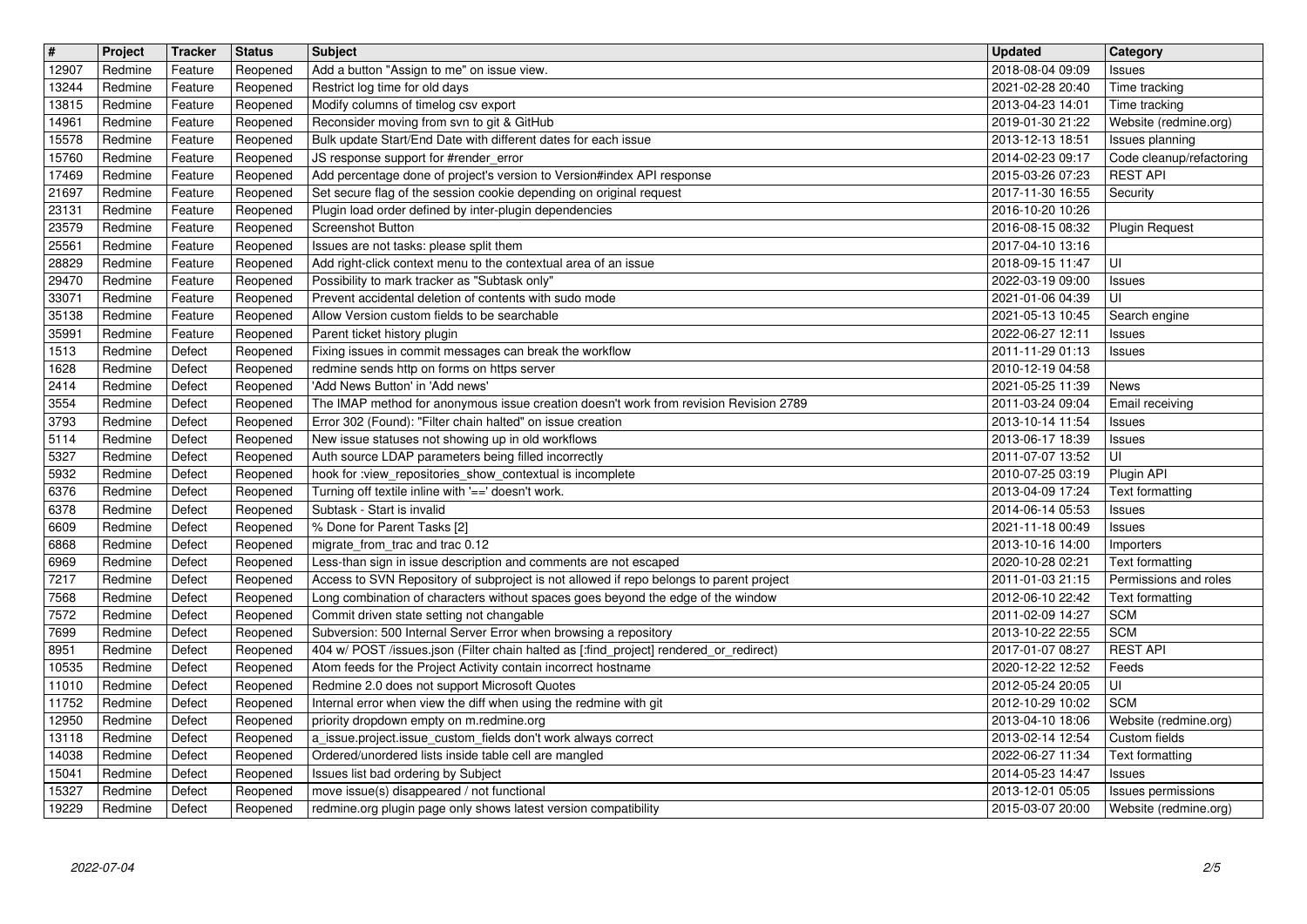| $\overline{\mathbf{H}}$ | Project            | Tracker            | <b>Status</b>        | <b>Subject</b>                                                                                                             | <b>Updated</b>                       | Category                                     |
|-------------------------|--------------------|--------------------|----------------------|----------------------------------------------------------------------------------------------------------------------------|--------------------------------------|----------------------------------------------|
| 22085                   | Redmine            | Defect             | Reopened             | error 500 when trying to reply to a forum topic on redmine.org                                                             | 2019-05-23 09:51                     | Website (redmine.org)                        |
| 23318<br>29416          | Redmine<br>Redmine | Defect<br>Defect   | Reopened<br>Reopened | #lock_nested_set very slow on mysql with thousands of subtasks<br>Do not show Git revisions                                | 2017-05-18 08:33<br>2021-04-21 23:02 | Performance<br><b>SCM</b>                    |
| 30851                   | Redmine            | Defect             | Reopened             | Redmine 4.0.1 Internnal error 500 on accessing the settings page                                                           | 2019-06-25 23:52                     | Administration                               |
| 30929                   | Redmine            | Defect             | Reopened             | No longer all receivers are shown in "to" field after upgrade from 3.4.7 to 4.0.0                                          | 2019-09-18 12:28                     | Email notifications                          |
| 32739                   | Redmine            | Defect             | Reopened             | Truncated images are still attached to the ticket when created by incoming e-mail                                          | 2020-01-06 10:03                     | Email receiving                              |
| 34810<br>35424          | Redmine<br>Redmine | Defect<br>Defect   | Reopened<br>Reopened | SQL Error with UTF8 character greater or equals<br>https://www.redmine.org/boards/2/topics/65661                           | 2021-04-20 08:08<br>2022-02-21 12:04 | Wiki<br>Gantt                                |
| 5510                    | Redmine            | Patch              | Resolved             | Enable Mutliple Versions Per Issue                                                                                         | 2015-06-30 10:38                     | Roadmap                                      |
| 9697                    | Redmine            | Patch              | Resolved             | Projects list with progress                                                                                                | 2019-02-15 19:44                     | UI                                           |
| 13239                   | Redmine            | Patch              | Resolved             | migrate_from_mantis script doesn't work for later mantis versions                                                          | 2013-02-20 23:07                     | Importers                                    |
| 18059<br>18496          | Redmine<br>Redmine | Patch<br>Patch     | Resolved<br>Resolved | Activity when issue change assigned to.<br>Migrate to Redmine 2.5.3 (or 2.6.0) from Mantis 1.2.17                          | 2015-09-17 15:17<br>2014-12-28 04:46 | Activity view                                |
| 24051                   | Redmine            | Patch              | Resolved             | As a non-admin user using API, I want to be able to filter users by their username without getting forbidden exception     | 2016-11-02 17:51                     | Importers<br><b>REST API</b>                 |
| 26122                   | Redmine            | Patch              | Resolved             | Implementation of visible conditions with inner join instead of subselect                                                  | 2019-09-27 18:22                     | Performance                                  |
| 31224                   | Redmine            | Patch              | Resolved             | My page, add Time Entry queries                                                                                            | 2019-11-15 00:50                     | My page                                      |
| 33722                   | Redmine            | Patch              | Resolved             | migrate_from_trac dose not work<br><b>Updating Hungarian translation</b>                                                   | 2020-07-30 14:29                     | Importers                                    |
| 36387<br>3876           | Redmine<br>Redmine | Patch<br>Feature   | Resolved<br>Resolved | Idap authentification without binding?                                                                                     | 2022-01-19 13:19<br>2020-03-31 09:28 | Translations<br>Accounts / authentication    |
| 10503                   | Redmine            | Feature            | Resolved             | Change or update issue 'assigned to' depening on category                                                                  | 2013-06-06 08:08                     | Issues                                       |
| 10975                   | Redmine            | Feature            | Resolved             | An 'Involved In' filter                                                                                                    | 2018-06-06 10:54                     | Issues                                       |
| 11760                   | Redmine            | Feature            | Resolved             | First-post moderation                                                                                                      | 2014-02-07 01:12                     | Permissions and roles                        |
| 11952<br>13191          | Redmine<br>Redmine | Feature<br>Feature | Resolved<br>Resolved | Multiple entries insert in a custom fields list with the REST API<br>Custom query: When an issue was applied to version x? | 2012-09-27 21:43<br>2013-02-16 15:22 | <b>REST API</b><br><b>Issues</b>             |
| 15382                   | Redmine            | Feature            | Resolved             | Show parent project in notification mail subject line                                                                      | 2014-04-25 11:13                     | Email notifications                          |
| 18006                   | Redmine            | Feature            | Resolved             | Project's custom fields should be available in issue lists columns                                                         | 2014-10-07 16:15                     | Custom fields                                |
| 19564                   | Redmine            | Feature            | Resolved             | Hide custom field during pdf export                                                                                        | 2015-05-07 06:26                     | Custom fields                                |
| 20595                   | Redmine            | Feature            | Resolved             | Hierarchical Numbering on headers                                                                                          | 2017-05-27 05:46                     | Text formatting<br>LDAP                      |
| 27603<br>29654          | Redmine<br>Redmine | Feature<br>Feature | Resolved<br>Resolved | Support for LDAP jpegPhoto or thumbnailPhoto<br>Adding a text box in the settings page to take recursive data              | 2017-11-22 12:09<br>2019-03-13 10:51 | Project settings                             |
| 31107                   | Redmine            | Feature            | Resolved             | How to disable email subject processing                                                                                    | 2019-09-18 15:05                     | Email receiving                              |
| 31404                   | Redmine            | Feature            | Resolved             | Time visualization plugin                                                                                                  | 2019-05-20 11:39                     | <b>Plugin Request</b>                        |
| 32090                   | Redmine            | Feature            | Resolved             | REST API: users: add support for status=*                                                                                  | 2021-02-20 17:44                     | <b>REST API</b>                              |
| 33097                   | Redmine<br>Redmine | Feature<br>Feature | Resolved<br>Resolved | Feedback about email delivery<br>Add "Filters" category to redmine.org                                                     | 2021-04-14 15:58<br>2020-04-21 11:42 | Email notifications<br>Website (redmine.org) |
| 33210<br>33325          | Redmine            | Feature            | Resolved             | Export spent time report as PDF                                                                                            | 2021-01-09 02:34                     | Time tracking                                |
| 33375                   | Redmine            | Feature            | Resolved             | Send Email Notification for TimeEntry                                                                                      | 2020-04-30 17:53                     | Time tracking                                |
| 35558                   | Redmine            | Feature            | Resolved             | Add button "Send notification again"                                                                                       | 2021-11-11 18:23                     | <b>Email notifications</b>                   |
| 5072                    | Redmine            | Defect             | Resolved             | SVN Repository Error when using FastCGI on IIS7                                                                            | 2012-03-26 14:08                     | <b>SCM</b>                                   |
| 9966<br>10023           | Redmine<br>Redmine | Defect<br>Defect   | Resolved<br>Resolved | Private issue permissions<br>Filename of attachments                                                                       | 2019-09-26 17:54<br>2019-09-26 17:54 | Issues permissions<br>Attachments            |
| 10504                   | Redmine            | Defect             | Resolved             | migrate_from_mantis script fails on first project when trying to update version dates                                      | 2014-05-18 05:42                     | Importers                                    |
| 10532                   | Redmine            | Defect             | Resolved             | migrate_from_mantis script fails with missing table name                                                                   | 2014-04-19 10:17                     |                                              |
|                         |                    |                    |                      |                                                                                                                            |                                      |                                              |
|                         |                    |                    |                      |                                                                                                                            |                                      |                                              |
|                         |                    |                    |                      |                                                                                                                            |                                      |                                              |
|                         |                    |                    |                      |                                                                                                                            |                                      |                                              |
|                         |                    |                    |                      |                                                                                                                            |                                      |                                              |
|                         |                    |                    |                      |                                                                                                                            |                                      |                                              |
|                         |                    |                    |                      |                                                                                                                            |                                      |                                              |
|                         |                    |                    |                      |                                                                                                                            |                                      |                                              |
|                         |                    |                    |                      |                                                                                                                            |                                      |                                              |
|                         |                    |                    |                      |                                                                                                                            |                                      |                                              |
|                         |                    |                    |                      |                                                                                                                            |                                      |                                              |
|                         |                    |                    |                      |                                                                                                                            |                                      |                                              |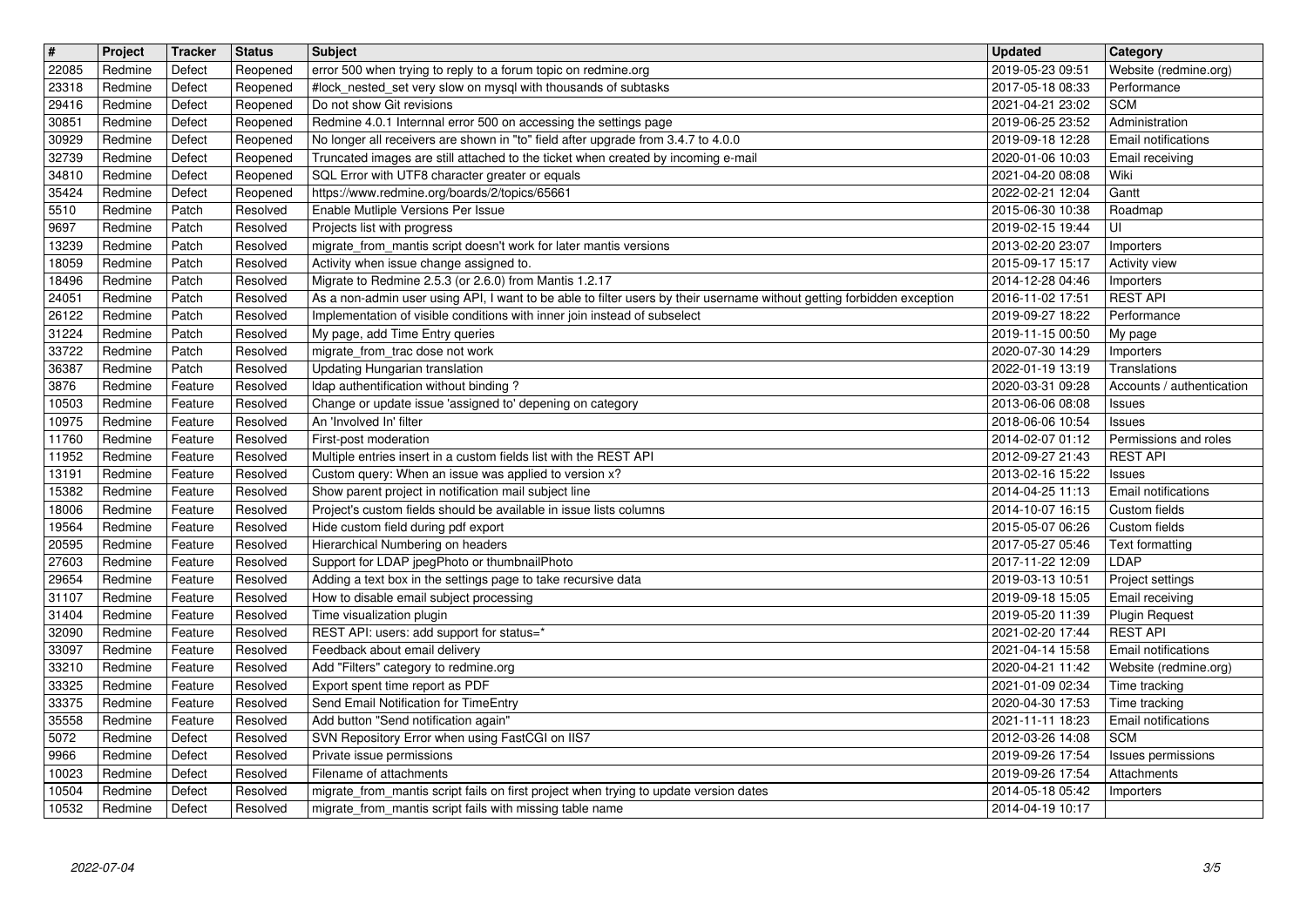| $\boxed{\texttt{#}}$ | Project            | Tracker          | <b>Status</b>          | <b>Subject</b>                                                                                                                                                                          | <b>Updated</b>                                         | <b>Category</b>                             |
|----------------------|--------------------|------------------|------------------------|-----------------------------------------------------------------------------------------------------------------------------------------------------------------------------------------|--------------------------------------------------------|---------------------------------------------|
| 13995                | Redmine            | Defect           | Resolved               | Custom Field (User) - Changes were not correct journalized                                                                                                                              | 2016-10-14 09:01                                       | Custom fields                               |
| 14906<br>18984       | Redmine<br>Redmine | Defect<br>Defect | Resolved<br>Resolved   | Excessive queries on roles table when show a Issue<br>migrate_from_mantis with NoMethodError: strftime                                                                                  | 2015-07-24 08:43<br>2015-02-02 16:52                   | Issues<br>Importers                         |
| 19002                | Redmine            | Defect           | Resolved               | Typos in descriptions of buildin macros (seen through {{macro_list}} output)                                                                                                            | 2015-02-18 12:38                                       | Website (redmine.org)                       |
| 20943                | Redmine            | Defect           | Resolved               | migrate_from_trac.rake dont work                                                                                                                                                        | 2017-08-01 13:32                                       | Importers                                   |
| 31968                | Redmine            | Defect           | Resolved               | MIME Content Type is not properly handled while attaching the files                                                                                                                     | 2019-08-28 14:41                                       | Attachments                                 |
| 32983<br>33088       | Redmine<br>Redmine | Defect<br>Defect | Resolved<br>Resolved   | Filter for "Blocked by" "no open issues" not working<br>Should User.notify_about?(issue) consider the issue being wathced by the user?                                                  | 2020-02-13 09:30<br>2020-03-09 03:04                   | <b>Issues filter</b><br>Email notifications |
| 33138                | Redmine            | Defect           | Resolved               | Apache crashes with Redmine.pm and RedmineCacheCredsMax active                                                                                                                          | 2020-05-19 13:42                                       | SCM extra                                   |
| 33139                | Redmine            | Defect           | Resolved               | Redmine.pm not working with socks                                                                                                                                                       | 2020-05-19 13:40                                       | SCM extra                                   |
| 33291                | Redmine            | Defect           | Resolved               | Gantt conversion to png failed with error w.r.t. font 'helvetica'                                                                                                                       | 2020-05-14 10:51                                       | Gantt                                       |
| 34831                | Redmine            | Defect           | Resolved               | Unnecessary encoded CR characters in mails                                                                                                                                              | 2021-12-01 14:44                                       | Email notifications                         |
| 35225<br>35355       | Redmine<br>Redmine | Defect<br>Defect | Resolved<br>Resolved   | Edit issue shows date in MM/DD/YYYY while the rest of the application shows YYYY/MM/DD<br>Unable to create or edit users with Cyrillic logins                                           | 2021-05-12 12:50<br>2021-06-06 21:42                   | Issues<br>Accounts / authentication         |
| 35431                | Redmine            | Defect           | Resolved               | send notifications to user selected from costum field (user type)                                                                                                                       | 2021-09-10 08:39                                       | Email notifications                         |
| 36245                | Redmine            | Defect           | Resolved               | ActiveSupport::Reloader.to_prepare not working in trunk 21287                                                                                                                           | 2022-01-06 16:54                                       | Plugin API                                  |
| 12355                | Redmine            | Feature          | Confirmed              | Being able to close blocking and blocked issues in one bulk update operation                                                                                                            | 2012-11-25 18:56                                       | Issues                                      |
| 1013                 | Redmine            | Defect           | Confirmed              | Custom queries can be saved under same name                                                                                                                                             | 2021-10-25 11:43                                       | Issues<br><b>SCM</b>                        |
| 1175<br>2493         | Redmine<br>Redmine | Defect<br>Defect | Confirmed<br>Confirmed | Empty diff page for binary files<br>Subversion: Error message for some of view differences                                                                                              | 2013-01-04 10:10<br>2020-02-19 14:28                   | <b>SCM</b>                                  |
| 4073                 | Redmine            | Defect           | Confirmed              | Editing/deleting cross-projects custom query mistakenly redirects to "All issues" page                                                                                                  | 2013-05-11 04:02                                       | UI                                          |
| 4682                 | Redmine            | Defect           | Confirmed              | Completed version with wrong progress bar status                                                                                                                                        | 2022-03-27 23:17                                       | Roadmap                                     |
| 4953                 | Redmine            | Defect           | Confirmed              | "In the past N days" filter displays N+1 days                                                                                                                                           | 2016-12-23 10:26                                       | UI                                          |
| 5211                 | Redmine            | Defect           | Confirmed              | Gantt to PDF not working with subtasking                                                                                                                                                | 2013-01-15 11:40                                       | Gantt                                       |
| 5475<br>5871         | Redmine<br>Redmine | Defect<br>Defect | Confirmed<br>Confirmed | Non conformances with W3C xhtml transitional standards<br>Hard coded English strings in Wiki                                                                                            | 2013-11-14 09:44<br>2013-01-15 09:17                   | Code cleanup/refactoring<br>UI              |
| 5908                 | Redmine            | Defect           | Confirmed              | Odd rendering of right click menu in Firefox                                                                                                                                            | 2013-01-15 10:28                                       | UI                                          |
| 5976                 | Redmine            | Defect           | Confirmed              | Uniqueness of User model fields is not checked sufficiently                                                                                                                             | 2013-01-16 19:39                                       | Accounts / authentication                   |
| 5998                 | Redmine            | Defect           | Confirmed              | New line not taking effect on a certain piece of text                                                                                                                                   | 2013-01-15 10:18                                       | Text formatting                             |
| 6082                 | Redmine            | Defect           | Confirmed              | acts_as_event email key                                                                                                                                                                 | 2021-03-05 06:44                                       | Activity view                               |
| 8626                 | Redmine            | Defect           | Confirmed              | Setting status via API fails silently                                                                                                                                                   | 2019-06-08 06:45                                       | <b>REST API</b>                             |
| 10098                | Redmine            | Defect           | Confirmed              | last_login_on set to wrong time when config.active_record.default_timezone = :utc                                                                                                       | 2020-07-20 03:00                                       | Accounts / authentication                   |
| 10134<br>10233       | Redmine<br>Redmine | Defect<br>Defect | Confirmed<br>Confirmed | Case insensitive search is not working with postgres 8.4 and umlauts<br>"update issue" silently ignores "status" field if the user is not part of the project, but changes other fields | 2018-04-16 11:16<br>2020-12-12 07:19                   | Search engine<br><b>REST API</b>            |
| 11839                | Redmine            | Defect           | Confirmed              | Text overlay when exporting issues to pdf files                                                                                                                                         | 2014-02-05 12:27                                       | PDF export                                  |
| 11881                | Redmine            | Defect           | Confirmed              | FCGI mode does not support sub-URI                                                                                                                                                      | 2013-03-07 07:55                                       | Project settings                            |
| 12146                | Redmine            | Defect           | Confirmed              | Required (list-, user- or version) custom field "fixed version" with Multiple values allows nil value during status transition                                                          | 2016-04-04 18:14                                       | Custom fields                               |
| 12287                | Redmine            | Defect           | Confirmed              | Time entries of private issues are visible by users without permission to see them                                                                                                      | 2017-02-19 19:07                                       | Time tracking                               |
| 12680<br>12750       | Redmine<br>Redmine | Defect<br>Defect | Confirmed<br>Confirmed | Estimated Time value is corrupted<br>Start date set to '2013-01-05 00:00:00' instead of '2013-01-05' when editing an issue                                                              | 2013-01-27 22:12   Issues planning<br>2014-07-31 19:43 | Issues planning                             |
| 13172                | Redmine            | Defect           | Confirmed              | Changing assignee then tracker or status reverts unsaved assignee change (during issue edit/update)                                                                                     | 2017-03-15 18:43                                       | Issues                                      |
| 13424                | Redmine            | Defect           | Confirmed              | Demo instance                                                                                                                                                                           | 2013-03-11 10:26                                       | Website (redmine.org)                       |
| 13547                | Redmine            | Defect           | Confirmed              | Start calendars on not work                                                                                                                                                             | 2016-06-13 17:19                                       | Time tracking                               |
| 2022-07-04           |                    |                  |                        |                                                                                                                                                                                         |                                                        |                                             |
|                      |                    |                  |                        |                                                                                                                                                                                         |                                                        |                                             |
|                      |                    |                  |                        |                                                                                                                                                                                         |                                                        |                                             |
|                      |                    |                  |                        |                                                                                                                                                                                         |                                                        |                                             |
|                      |                    |                  |                        |                                                                                                                                                                                         |                                                        |                                             |
|                      |                    |                  |                        |                                                                                                                                                                                         |                                                        |                                             |
|                      |                    |                  |                        |                                                                                                                                                                                         |                                                        |                                             |
|                      |                    |                  |                        |                                                                                                                                                                                         |                                                        |                                             |
|                      |                    |                  |                        |                                                                                                                                                                                         |                                                        |                                             |
|                      |                    |                  |                        |                                                                                                                                                                                         |                                                        |                                             |
|                      |                    |                  |                        |                                                                                                                                                                                         |                                                        |                                             |
|                      |                    |                  |                        |                                                                                                                                                                                         |                                                        |                                             |
|                      |                    |                  |                        |                                                                                                                                                                                         |                                                        |                                             |
|                      |                    |                  |                        |                                                                                                                                                                                         |                                                        |                                             |
|                      |                    |                  |                        |                                                                                                                                                                                         |                                                        |                                             |
|                      |                    |                  |                        |                                                                                                                                                                                         |                                                        |                                             |
|                      |                    |                  |                        |                                                                                                                                                                                         |                                                        |                                             |
|                      |                    |                  |                        |                                                                                                                                                                                         |                                                        |                                             |
|                      |                    |                  |                        |                                                                                                                                                                                         |                                                        |                                             |
|                      |                    |                  |                        |                                                                                                                                                                                         |                                                        |                                             |
|                      |                    |                  |                        |                                                                                                                                                                                         |                                                        |                                             |
|                      |                    |                  |                        |                                                                                                                                                                                         |                                                        |                                             |
|                      |                    |                  |                        |                                                                                                                                                                                         |                                                        |                                             |
|                      |                    |                  |                        |                                                                                                                                                                                         |                                                        |                                             |
|                      |                    |                  |                        |                                                                                                                                                                                         |                                                        |                                             |
|                      |                    |                  |                        |                                                                                                                                                                                         |                                                        |                                             |
|                      |                    |                  |                        |                                                                                                                                                                                         |                                                        |                                             |
|                      |                    |                  |                        |                                                                                                                                                                                         |                                                        |                                             |
|                      |                    |                  |                        |                                                                                                                                                                                         |                                                        |                                             |
|                      |                    |                  |                        |                                                                                                                                                                                         |                                                        |                                             |
|                      |                    |                  |                        |                                                                                                                                                                                         |                                                        |                                             |
|                      |                    |                  |                        |                                                                                                                                                                                         |                                                        |                                             |
|                      |                    |                  |                        |                                                                                                                                                                                         |                                                        |                                             |
|                      |                    |                  |                        |                                                                                                                                                                                         |                                                        |                                             |
|                      |                    |                  |                        |                                                                                                                                                                                         |                                                        |                                             |
|                      |                    |                  |                        |                                                                                                                                                                                         |                                                        |                                             |
|                      |                    |                  |                        |                                                                                                                                                                                         |                                                        |                                             |
|                      |                    |                  |                        |                                                                                                                                                                                         |                                                        |                                             |
|                      |                    |                  |                        |                                                                                                                                                                                         |                                                        |                                             |
|                      |                    |                  |                        |                                                                                                                                                                                         |                                                        |                                             |
|                      |                    |                  |                        |                                                                                                                                                                                         |                                                        |                                             |
|                      |                    |                  |                        |                                                                                                                                                                                         |                                                        |                                             |
|                      |                    |                  |                        |                                                                                                                                                                                         |                                                        |                                             |
|                      |                    |                  |                        |                                                                                                                                                                                         |                                                        |                                             |
|                      |                    |                  |                        |                                                                                                                                                                                         |                                                        |                                             |